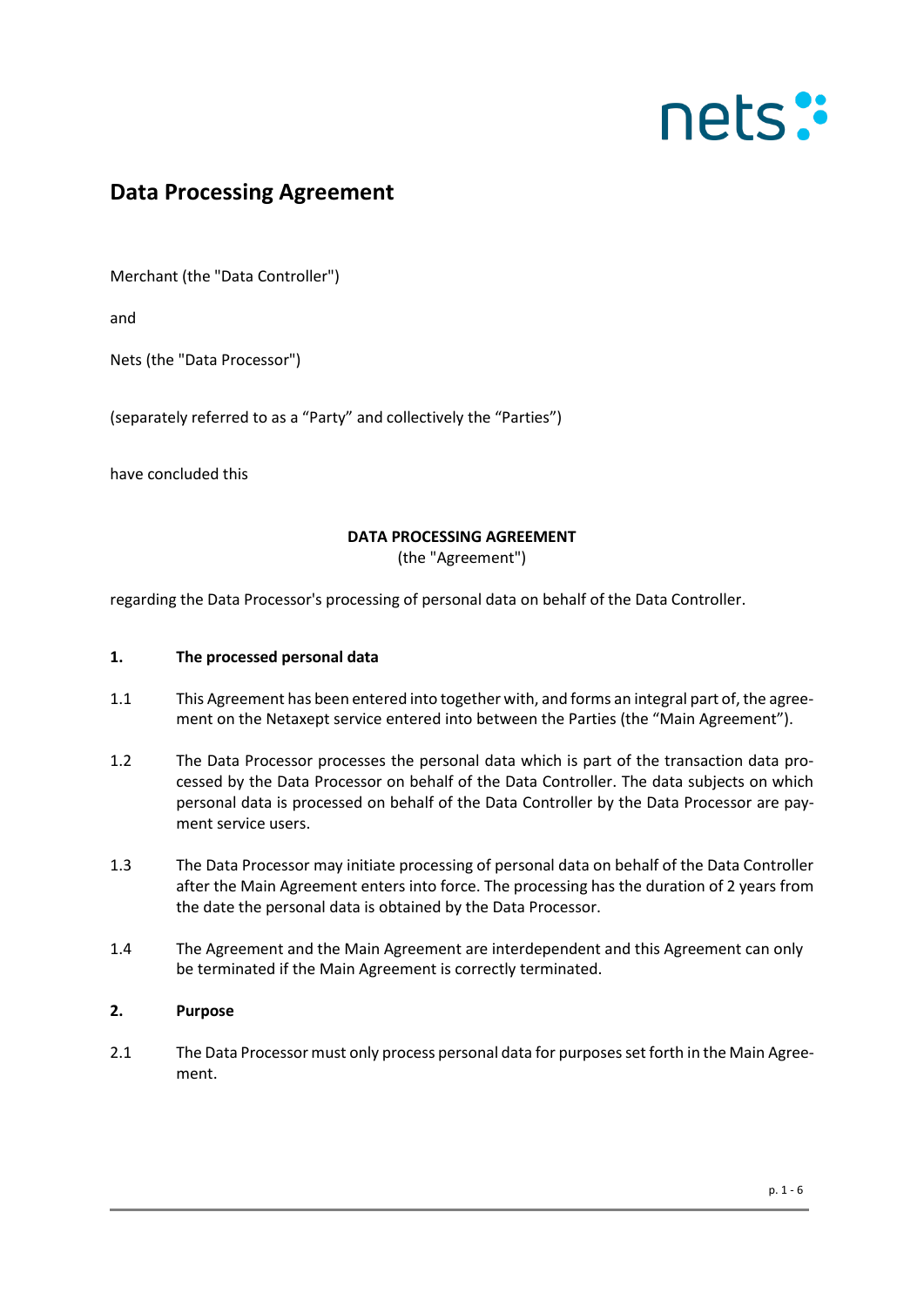### **3. Obligations of the Data Controller**

- 3.1 The Data Controller warrants that the personal data is processed for legitimate and objective purposes and that the Data Processor is not processing more personal data than required for fulfilling such purposes.
- 3.2 The Data Controller is responsible for ensuring that a valid legal basis for processing exists at the time of transferring the personal data to the Data Processor. Upon the Data Processor's request, the Data Controller undertakes, in writing, to account for and/or provide documentation of the basis for processing.
- 3.3 In addition, the Data Controller warrants that the data subjects to which the personal data pertains have been provided with sufficient information on the processing of their personal data.

#### **4. Obligations of the Data Processor**

- 4.1 All processing by the Data Processor of the personal data provided by the Data Controller must be in accordance with instructions set forth in this Agreement (including with regard to data transfers) and which constitute the Data Controllers complete and final instructions to the Data Processor, unless i) EU or EU Member State law to which the Data Processor is subject requires other processing of the personal data by the Data Processor, or ii) in the event the Data Processors makes changes to its systems, processes, etc. which requires changes to the instructions, in which case Data Processor will notify the Data Controller of amendents to the instructions in the same manner as the Data Processor provides notice of Amendments to the General Terms and Conditions under the Main Agreement.
- 4.2 Should the Data Controller in its reasonable opinion believe, and be able to substantiate, that the amendments to the instructions introduced by the Data Processor cause the Data Controller to be non-compliant with General Data Protection Regulation, the Data Controller shall be entitled to terminate this Agreement and the Main Agreement by giving notice of termination to the Data Processor within the 10 business days from receiving notice of the amendments, otherwise the amendments will be deemed accepted by the Data Controller and will effectively become part of this Agreement.
- 4.3 The Data Processor must immediately inform the Data Controller if, in the Data Processor's opinion, an instruction infringes the EU General Data Protection Regulation or the data protection provisions of a Member State.
- 4.4 The Data Processor must take all necessary technical and organisational security measures, including any additional measures, required to ensure that the personal data specified in clause 1.2 is not accidentally or unlawfully destroyed, lost or impaired or brought to the knowledge of unauthorised third parties, abused or otherwise processed in a manner which is contrary to applicable national law in the relevant EU/EEA member states in force at any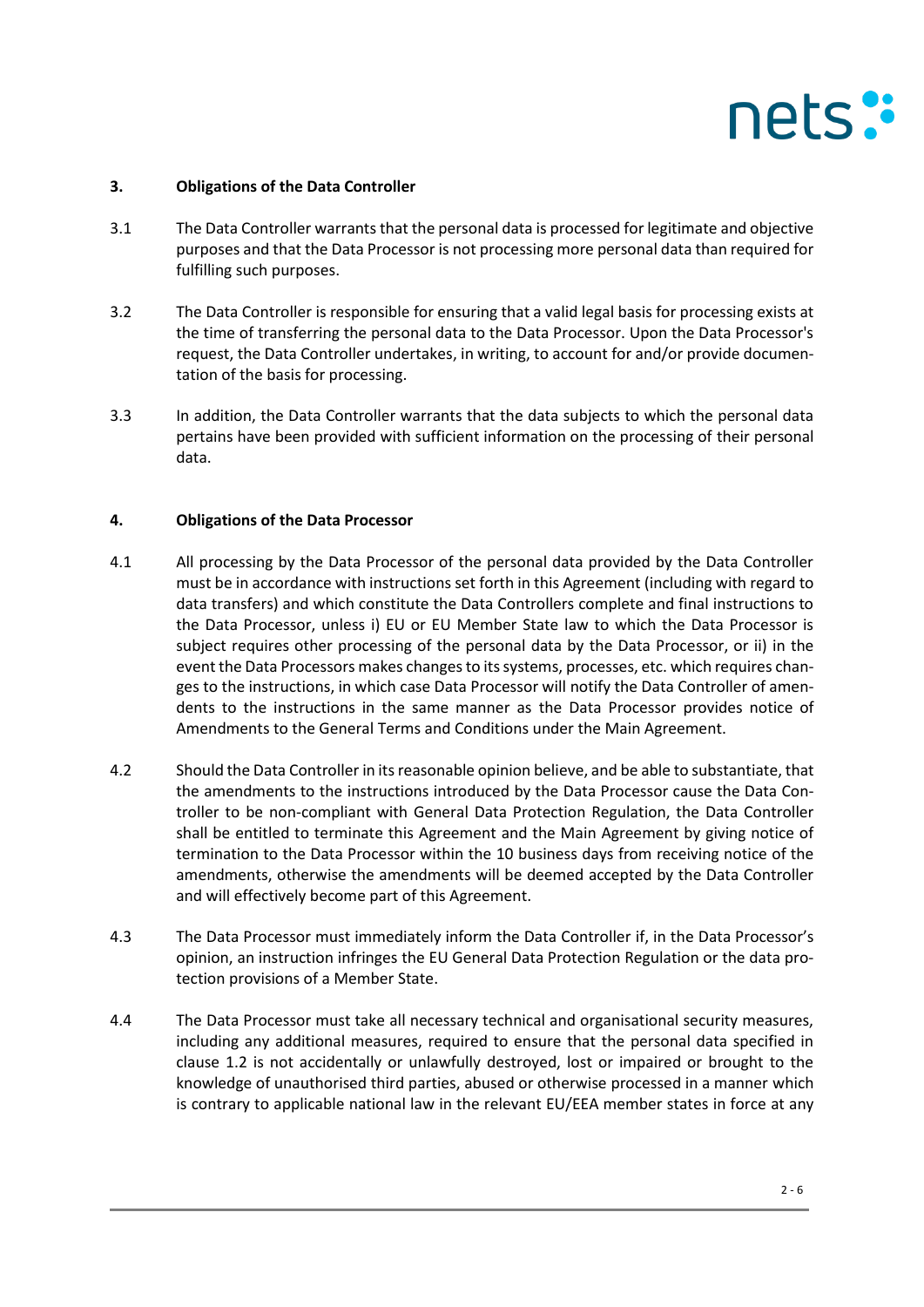time. These measures shall meet and be equivalent to the certificate and security requirements specified by card associations and the authorities, including the PCI DSS (Payment Card Industry – Data Security Standard), for details see https://www.pcisecuritystandards.org.

The security measures deemed necessary and applied by the Data Processor shall be risk based, and will be updated from time to time by the Data Processor.

- 4.5 The Data Processor must ensure that employees authorized to process the personal data have committed themselves to confidentiality or are under appropriate statutory obligation of confidentiality.
- 4.6 If so requested by the Data Controller, the Data Processor must state and/or document that the Data Processor complies with the requirements of the applicable data protection legislation, including documentation regarding the data flows of the Data Processor as well as procedures/policies for processing of personal data. In terms of documentation supporting such statement of compliance, it is agreed that the Data Processors Attestation of Compliance with the Payment Card Industry Data Security Standard Requirements and Security Assessment Procedures (PCI DSS) is sufficient.
- 4.7 Taking into account the nature of the processing, the Data Processor must, as far as possible, assist the controller by appropriate technical and organisational measures, for the fulfilment of the Data Controller's obligation to respond to requests for exercising the data subject's rights as laid down in chapter 3 in the General Data Protection Regulation.
- 4.8 The Data Processor, or another data processor (sub-data processor) must send requests and objections from data subjects to the Data Controller, for the Data Controller's further processing thereof, unless the Data Processor is entitled to handle such request itself. If requested by the Data Controller, the Data Processor must assist the Data Controller in answering any such requests and/or objections.
- 4.9 If the Data Processor processes personal data in another member state, the Data Processor must comply with legislation concerning security measures in that member state.
- 4.10 The Data Processor must notify the Data Controller where there is a data breach, as defined in 4.12 of the General Data Protection Regulation. The Data Processor's deadline for notifying the Data Controller of a security breach is 24 hours from the moment the Data Processor becomes aware of a security breach. If requested by the Data Controller, the Data Processor must assist the Data Controller in relation to clarifying the scope of the security breach, including preparation of any notification to the Danish Data Protection Agency and/or data subjects.
- 4.11 The Data Processor must make available to the Data Controller all information necessary to demonstrate compliance with article 28 of the General Data Protection Regulation and the Agreement. This requirement can be met by the Data Processor demonstrating a valid PCI compliance certification and/or the relevant and required sections (as determined by the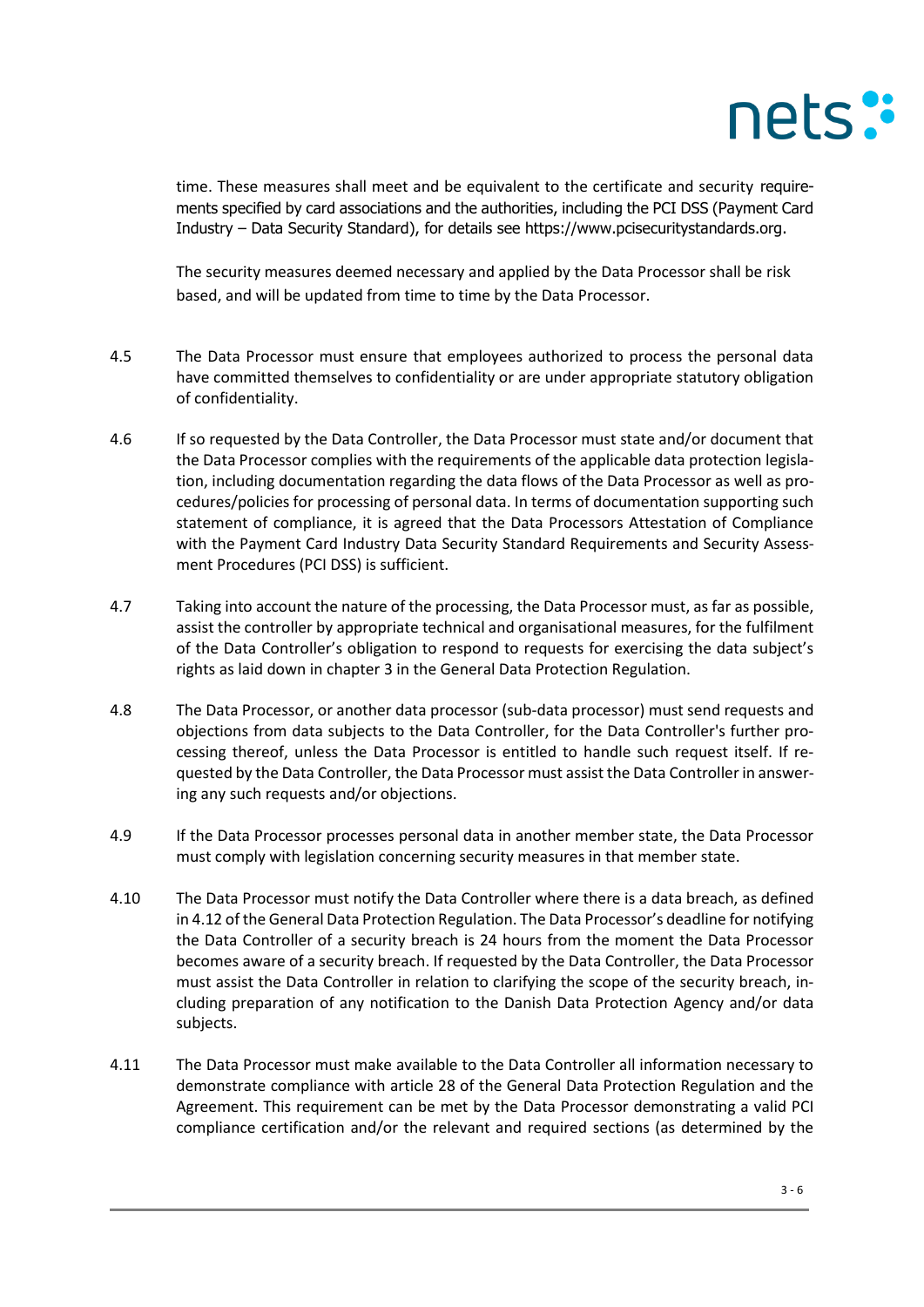

Data Processor) from the latest annual PCI DSS compliance audit performed on the Data Processor. Details regarding the audit procedures and scope are available from the PCI Security Standards Council, [https://www.pcisecuritystandards.org,](https://www.pcisecuritystandards.org/) or can be obtained from the Data Processor upon request.

4.12 In addition to the above, the Data Processor must to the extent reasonable assist the Data Controller in ensuring compliance with the Data Controller's obligations under article 32-36 of the General Data Protection Regulation. This assistance will take into account the nature of the processing and the information available to the Data Processor.

### **5. Transfer of data to sub-data processors or third parties**

5.1 The Data Processor must comply with the conditions laid down in article 28, paragraph 2 and 4 of the General Data Protection Regulation to engage another data processor (sub-data processor).

This implies that the Data Processor does not engage another data processor (sub-data processor) to performance of the Agreement without prior specific or general written approval from the Data Controller.

- 5.2 The Data Controller hereby specifically authorizes the Data Processor to engage affiliates of the Data Processor as sub-data processors. Additionally, the Data Controller hereby grants the Data Processor a general power of attorney to enter into agreements with sub-data processors. The Data Processor must inform the Data Controller of any changes concerning the addition or replacements of sub-data processors no later than 30 days prior to a new subdata processor commencing processing of the personal data. The Data Processor will notify the Data Controller of any new sub-data processor in the same manner as the Data Processor provides notice of Amendments to the General Terms and Conditions under the Main Agreement.The Data Controller can make reasonable and relevant objections against such changes, provided that such objection is received within 20 days from the Data Processor publishing the updated list of sub-data processors. If the Data Processor continues to wish to use a sub-data processor that the Data Controller has objected to, the Parties have the right to terminate the Agreement and the Main Agreement with a shorter notice, cf. 7.2. During this period the Data Controller must not require that the Data Processor do not use the subdata processor in question.
- 5.3 The Data Processor must impose the same obligations on the sub-data processor as set out in the Agreement. This is executed through a contract or another legal act under EU law or the law of a Member State. It must be ensured, i.e., that sufficient guarantees are provided from the sub-data processor to implement appropriate technical and organisational measures in such a manner that the processing will meet the requirements of the General Data Protection Regulation ("back-to-back" terms).
- 5.4 If the sub-data processor fails to fulfil its data protection obligations, the Data Processor remains fully liable to the Data Controller for the performance of the sub-data processor's obligations.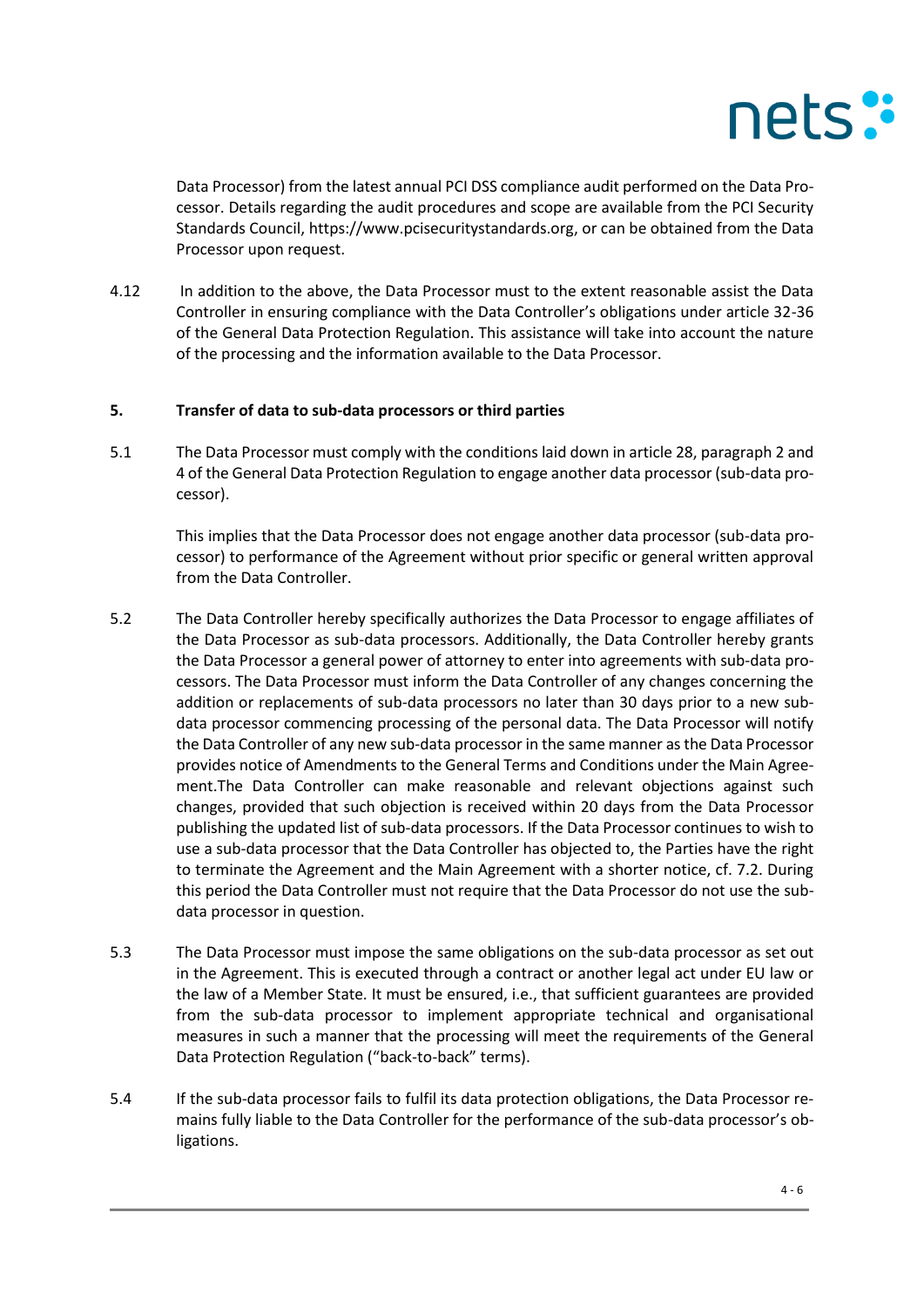- 5.5 Disclosure, transfer and internal use of the Data Controller's personal data to third countries or international organisations may only take place in accordance with documented instructions from the Data Controller – unless stipulated by EU law or the law of a Member State to which the Data Processor is subject. If so, the Data Processor must notify the Data Controller of this legal requirement before processing, unless the law prohibits such notification for important grounds of public interests.
- 5.6 If the personal data stipulated in clause 1.2 is transferred to foreign sub-data processors, it must, in the said data processor agreement, be stated that the data protection legislation applicable in the Data Controller's country applies to foreign sub-data processors. Furthermore, if the receiving sub-data processor is established within the EU, it must be stated in the said data processor agreement that the receiving EU country's specific statutory requirements regarding data processors, e.g. concerning demands for notification to national authorities must be complied with.
- 5.7 The Data Processor must, on behalf of the Data Controller, enter into written data processor agreements with sub-data processors within the EU/EEA. As for sub-data processors outside the EU/EEA, the Data Processor must enter into standard agreements in accordance with Commission Decision 2010/87/EU of 5 February 2010 on standard contractual clauses for the transfer of personal data to processors established in third countries ("Standard Contractual Clauses").

The Data Controller hereby instructs and grants the Data Processor a general power of attorney to enter into Standard Contractual Clauses with sub-data processors outside the EU/EEA on behalf of the Data Controller, and instructs the Data Processor to enter into such Agreements provided that the entering into of such an agreement is subject to a Standard Contractual Clauses as described in Section 5.7 above or subject to an alternative solution ("Alternative solution") that enables the lawful transfer of personal data to a third country in accordance with Chapter V of the General Data Protection Regulation. If the Data Processor has entered into Standard Contractual Clauses as described in Section 5.7 the above authorization will constitute the Data Processor's prior written consent to the subcontracting by the Data Controller of the processing of the personal data, if such consent is required under the Standard Contractual Clauses.

- 5.8 Upon request from the Data Controller, the Data Processor or a third party selected by the Data Processor shall conduct an audit and provide an audit report, regarding a sub-data processors' compliance with the obligations and requirements in the sub-data processor agreement with the Data Processor. A request for such an audit report may be made by the Data Controller once per year, and shall be both conducted and provided at the Data Controllers expense.
- 5.9 On the date of entering into of this Agreement, the Data Processor engages the sub-data processors listed on the Data Processors' website [www.nets.eu/payments/terms,](http://www.nets.eu/payments/terms) which are all approved for use by the Data Controller.